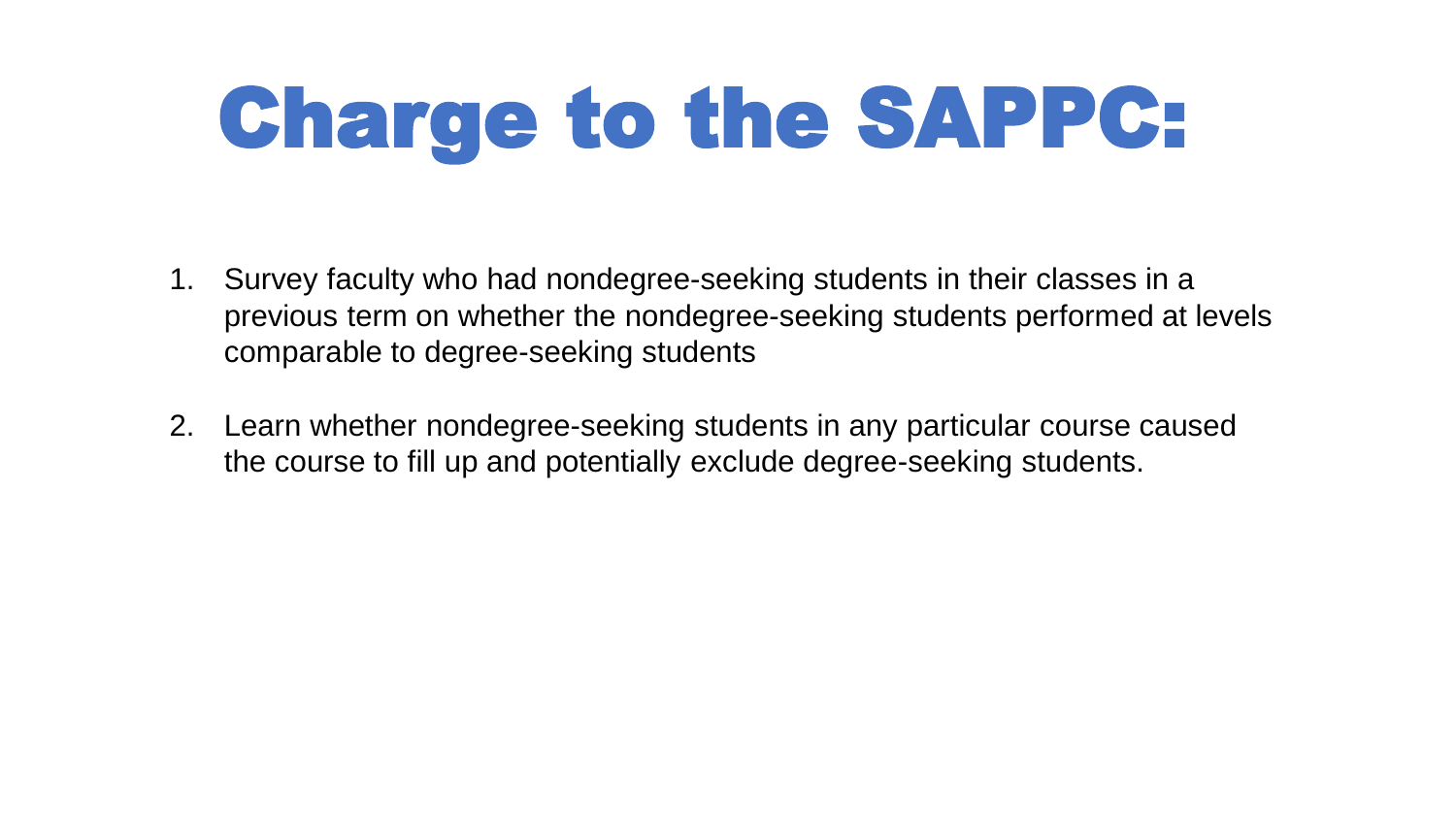#### Non-degree seeking undergraduate students Summer



#### Average GPA in Summer 2019 courses for all students: 2.96

Average GPA for non-degree seeking students Summer 2019: 3.16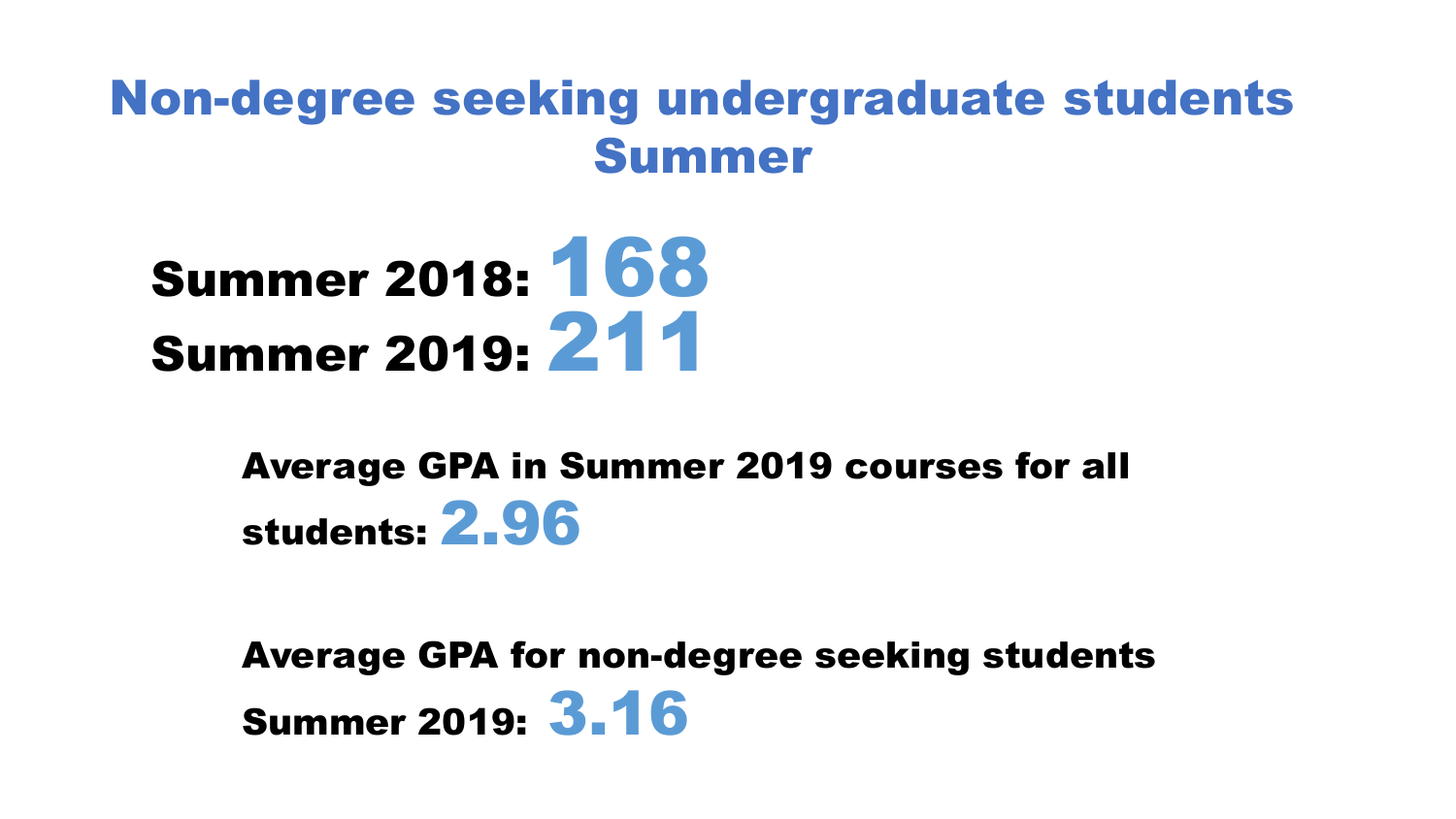#### Number of non-degree seeking undergraduate students Fall 2009-Fall 2018



Number of nondegree seeking undergraduate students Fall 2019: 422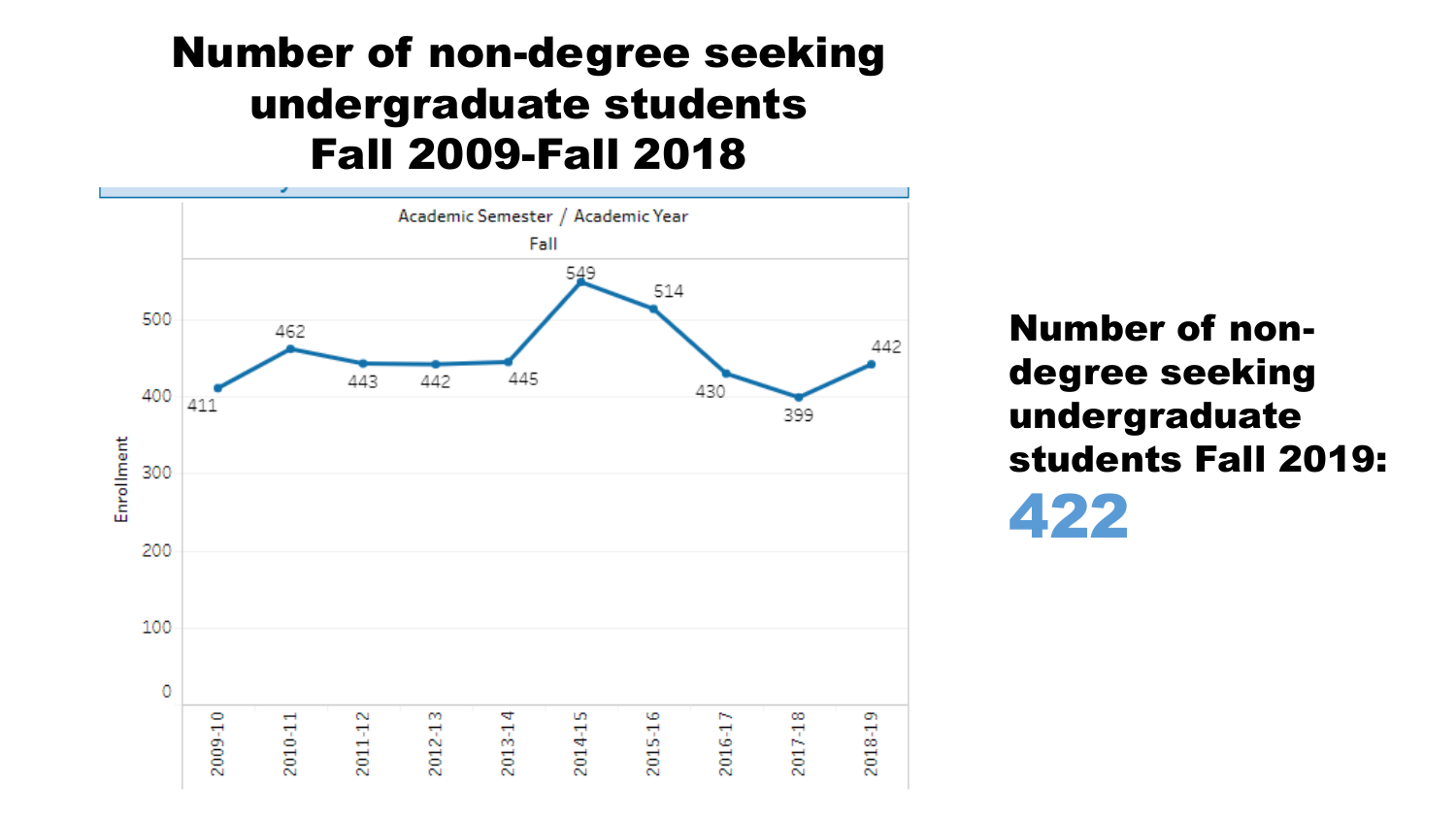# Courses Taken by Non-Degree Seeking Students Fall 2019

# WRD 110:  $75$  students The majority of these are high school students – specific sections are set aside for them

#### All other courses : < 10 non-degree students

Over the Summer and Fall, there were over 400 courses with at least one non-degree seeking student enrolled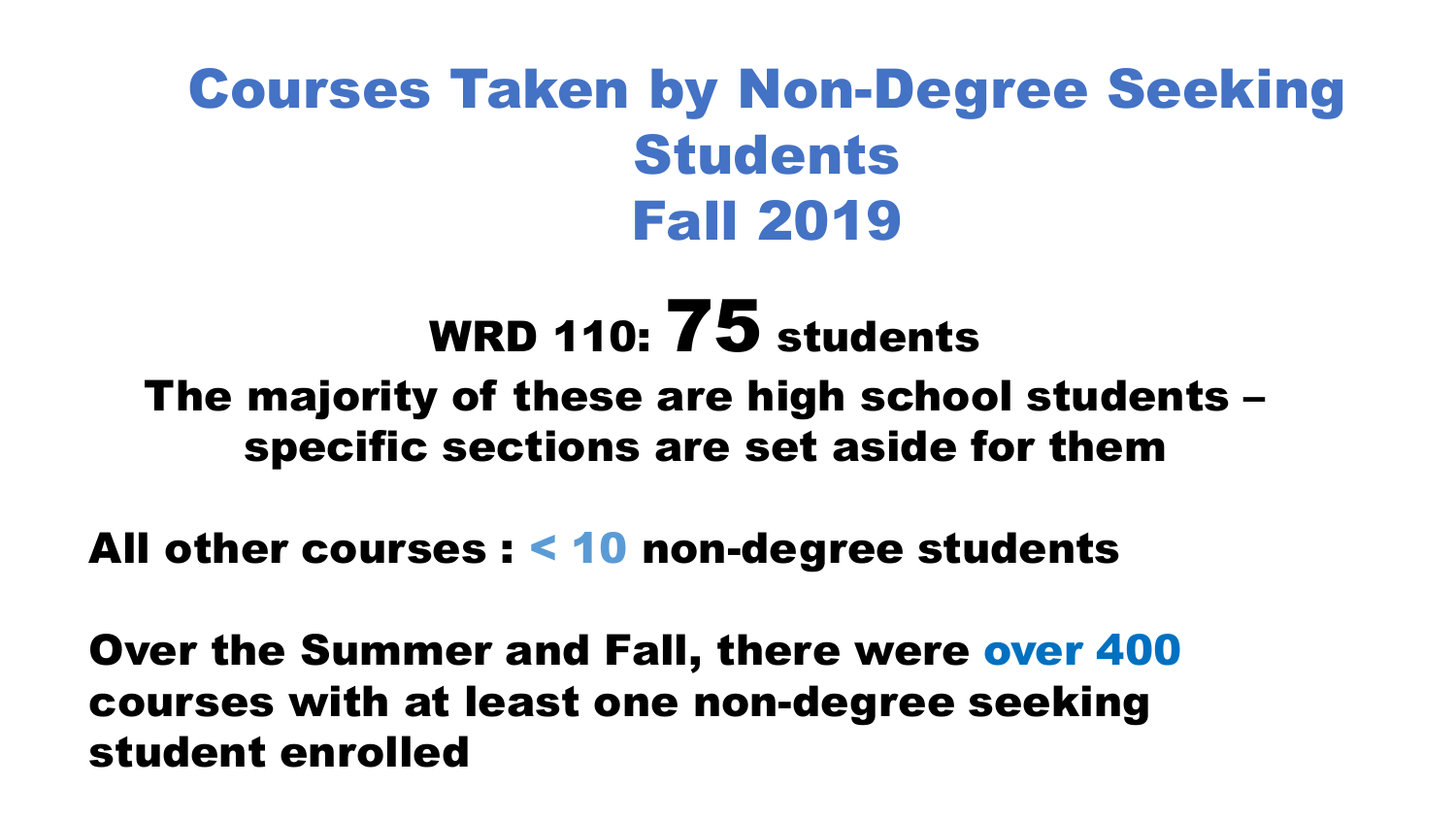# Courses with Capacity Reached Fall 2019

There were **90** courses that reached capacity for the Fall 2019 semester

41 of these had at least one\* NDS student enrolled

There were 108 total seats taken by NDS students in courses that reached capacity

Note that all of these students registered AFTER priority registration in Fall 2019

\*Maximum: 4 students in CHE 233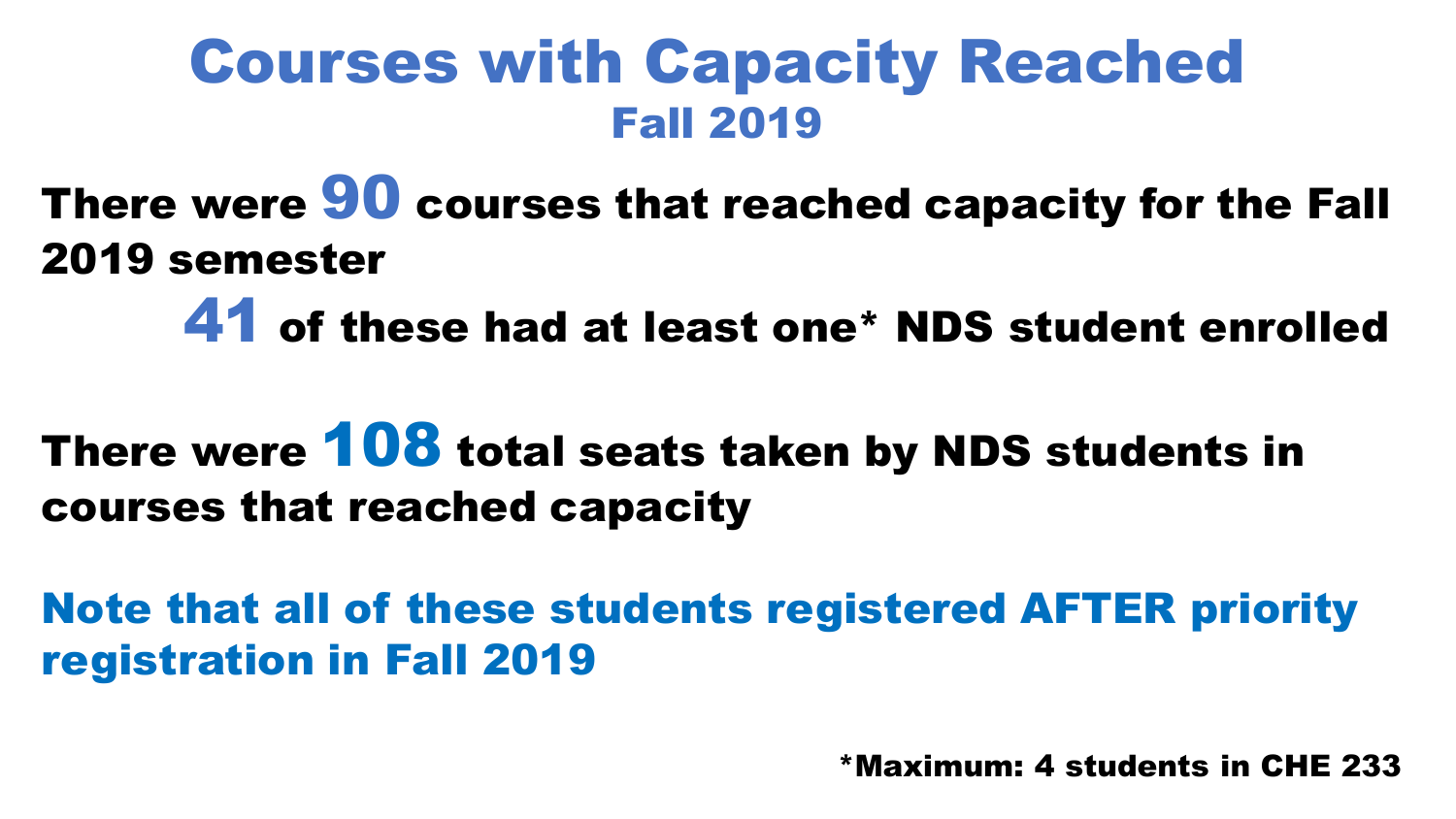## Courses with Capacity Reached Fall 2019

### There were 90 courses that reached capacity for Fall 2019

Of these, 29 reached capacity in **April**